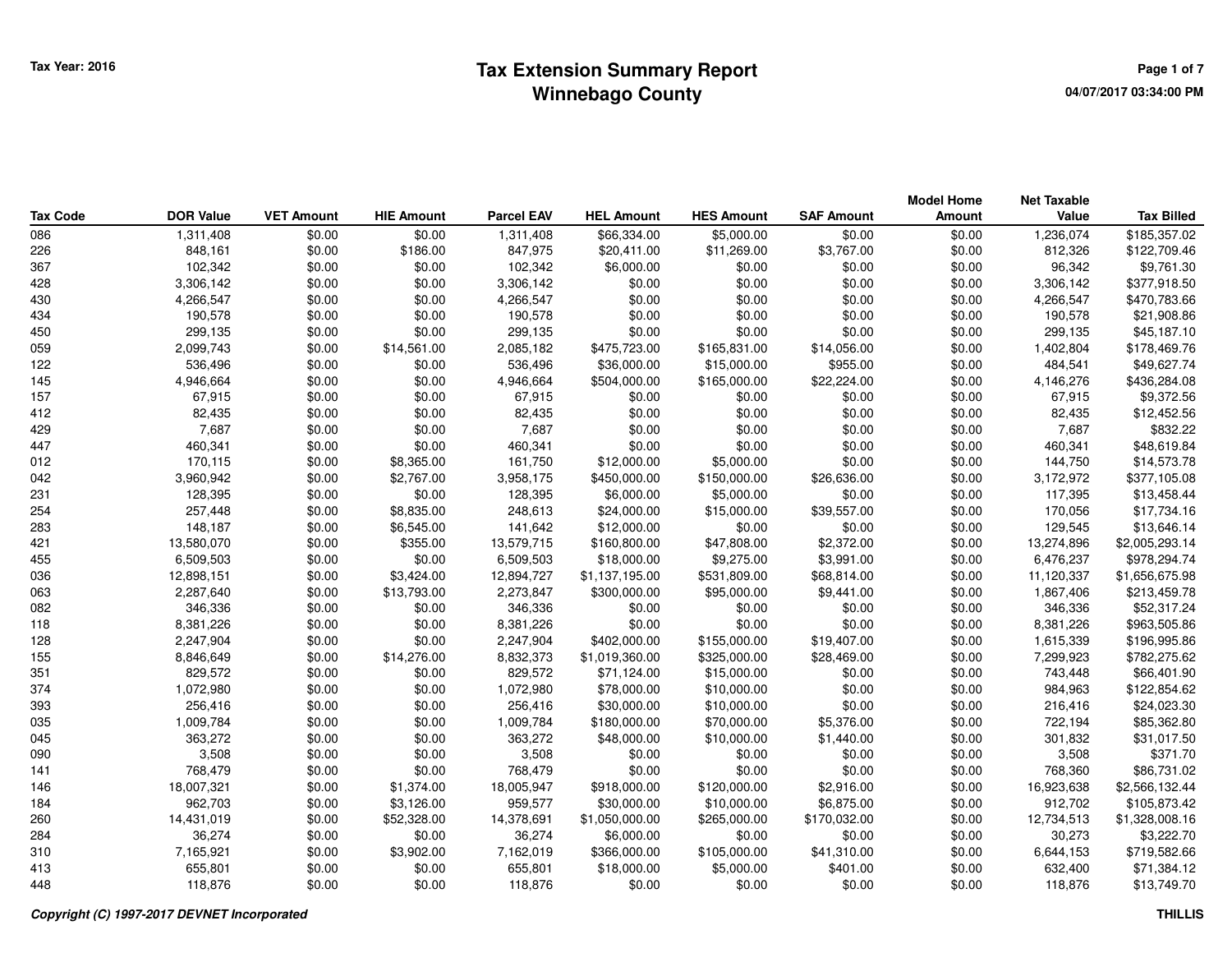## **Tax Extension Summary Report CONSCRUPER ASSESSMENT ASSESSMENT RAGE 2 of 7 Winnebago County**

|                 |                  |                   |                   |                   |                   |                   |                   | <b>Model Home</b> | <b>Net Taxable</b> |                   |
|-----------------|------------------|-------------------|-------------------|-------------------|-------------------|-------------------|-------------------|-------------------|--------------------|-------------------|
| <b>Tax Code</b> | <b>DOR Value</b> | <b>VET Amount</b> | <b>HIE Amount</b> | <b>Parcel EAV</b> | <b>HEL Amount</b> | <b>HES Amount</b> | <b>SAF Amount</b> | Amount            | Value              | <b>Tax Billed</b> |
| 010             | 3,941,465        | \$0.00            | \$0.00            | 3,941,465         | \$108,000.00      | \$30,000.00       | \$2,983.00        | \$0.00            | 3,775,648          | \$471,284.16      |
| 031             | 5,075,705        | \$0.00            | \$21,951.00       | 5,053,754         | \$672,000.00      | \$245,000.00      | \$6,810.00        | \$0.00            | 4,046,981          | \$465,893.12      |
| 182             | 711,329          | \$0.00            | \$0.00            | 711,329           | \$84,000.00       | \$40,000.00       | \$7,623.00        | \$0.00            | 579,706            | \$53,169.00       |
| 187             | 2,884,262        | \$0.00            | \$2,227.00        | 2,882,035         | \$216,000.00      | \$45,000.00       | \$28,874.00       | \$0.00            | 2,523,026          | \$255,131.18      |
| 192             | 15,157,684       | \$0.00            | \$45,238.00       | 15,112,446        | \$565,315.00      | \$70,753.00       | \$31,140.00       | \$0.00            | 14,443,090         | \$1,543,461.44    |
| 232             | 948,995          | \$0.00            | \$0.00            | 948,995           | \$72,000.00       | \$10,000.00       | \$12,207.00       | \$0.00            | 854,788            | \$91,233.40       |
| 306             | 371,713          | \$0.00            | \$0.00            | 371,713           | \$24,000.00       | \$5,000.00        | \$0.00            | \$0.00            | 340,713            | \$37,732.30       |
| 363             | 50,772           | \$0.00            | \$0.00            | 50,772            | \$6,000.00        | \$5,000.00        | \$0.00            | \$0.00            | 39,772             | \$4,065.34        |
| 423             | 12,639,224       | \$0.00            | \$8,806.00        | 12,630,418        | \$923,652.00      | \$236,021.00      | \$339.00          | \$0.00            | 11,425,782         | \$1,725,971.46    |
| 454             | 2,177,983        | \$0.00            | \$0.00            | 2,177,983         | \$0.00            | \$0.00            | \$0.00            | \$0.00            | 2,177,983          | \$244,426.36      |
| 020             | 17,975           | \$0.00            | \$0.00            | 17,975            | \$0.00            | \$0.00            | \$0.00            | \$0.00            | 17,875             | \$2,006.04        |
| 070             | 2,057,745        | \$0.00            | \$0.00            | 2,057,745         | \$96,000.00       | \$15,000.00       | \$0.00            | \$0.00            | 1,944,657          | \$243,382.68      |
| 126             | 2,158,593        | \$0.00            | \$0.00            | 2,158,593         | \$0.00            | \$0.00            | \$0.00            | \$0.00            | 2,158,481          | \$326,058.28      |
| 162             | 541,641          | \$0.00            | \$0.00            | 541,641           | \$48,000.00       | \$20,000.00       | \$4,188.00        | \$0.00            | 467,453            | \$48,296.84       |
| 167             | 5,469,282        | \$0.00            | \$5,493.00        | 5,463,789         | \$384,000.00      | \$160,000.00      | \$29,060.00       | \$0.00            | 4,882,724          | \$509,024.82      |
| 223             | 7,504,037        | \$0.00            | \$826.00          | 7,503,211         | \$1,018,037.00    | \$194,980.00      | \$4,919.00        | \$0.00            | 6,274,946          | \$947,889.02      |
| 248             | 46,969           | \$0.00            | \$0.00            | 46,969            | \$0.00            | \$0.00            | \$0.00            | \$0.00            | 46,602             | \$4,883.52        |
| 263             | 206,907          | \$0.00            | \$0.00            | 206,907           | \$12,000.00       | \$5,000.00        | \$14,770.00       | \$0.00            | 175,124            | \$17,831.66       |
| 265             | 908,782          | \$0.00            | \$26,644.00       | 882,138           | \$66,000.00       | \$15,000.00       | \$10,918.00       | \$0.00            | 790,205            | \$82,226.54       |
| 364             | 209,407          | \$0.00            | \$0.00            | 209,407           | \$12,000.00       | \$0.00            | \$0.00            | \$0.00            | 197,407            | \$18,146.08       |
| 405             | 1,654,186        | \$0.00            | \$0.00            | 1,654,186         | \$0.00            | \$0.00            | \$0.00            | \$0.00            | 1,654,186          | \$249,879.82      |
| 443             | 88,897           | \$0.00            | \$0.00            | 88,897            | \$0.00            | \$0.00            | \$0.00            | \$0.00            | 88,897             | \$8,950.36        |
| 458             | 5,576,444        | \$0.00            | \$0.00            | 5,576,444         | \$63,093.00       | \$15,000.00       | \$0.00            | \$0.00            | 5,498,351          | \$572,725.50      |
| 008             | 46,101,908       | \$0.00            | \$21,886.00       | 46,080,022        | \$2,970,000.00    | \$445,000.00      | \$38,252.00       | \$0.00            | 42,535,864         | \$4,919,872.20    |
| 060             | 1,583,670        | \$0.00            | \$1,932.00        | 1,581,738         | \$59,717.00       | \$12,196.00       | \$0.00            | \$0.00            | 1,507,738          | \$175,413.42      |
| 099             | 6,932,679        | \$0.00            | \$164.00          | 6,932,515         | \$1,316,137.00    | \$409,246.00      | \$59,673.00       | \$0.00            | 5,068,279          | \$600,977.72      |
| 125             | 111,457          | \$0.00            | \$0.00            | 111,457           | \$0.00            | \$0.00            | \$0.00            | \$0.00            | 111,457            | \$14,035.34       |
| 136             | 28,886,157       | \$0.00            | \$35,787.00       | 28,850,370        | \$2,610,000.00    | \$667,932.00      | \$193,734.00      | \$0.00            | 25,304,272         | \$2,491,055.98    |
| 148             | 849              | \$0.00            | \$0.00            | 849               | \$0.00            | \$0.00            | \$0.00            | \$0.00            | 849                | \$90.28           |
| 154             | 107,424          | \$0.00            | \$0.00            | 107,424           | \$6,000.00        | \$5,000.00        | \$0.00            | \$0.00            | 96,424             | \$14,420.04       |
| 312             | 1,419,924        | \$0.00            | \$0.00            | 1,419,924         | \$42,000.00       | \$10,000.00       | \$301.00          | \$0.00            | 1,367,623          | \$147,781.40      |
| 420             | 5,052,256        | \$0.00            | \$0.00            | 5,052,256         | \$0.00            | \$0.00            | \$0.00            | \$0.00            | 5,052,256          | \$509,333.16      |
| 431             | 3,666            | \$0.00            | \$0.00            | 3,666             | \$0.00            | \$0.00            | \$0.00            | \$0.00            | 3,666              | \$404.52          |
| 013             | 24,069,789       | \$0.00            | \$44,310.00       | 24,025,479        | \$2,958,000.00    | \$891,425.00      | \$110,257.00      | \$0.00            | 20,010,897         | \$2,345,340.28    |
| 053             | 1,852,132        | \$0.00            | \$1,761.00        | 1,850,371         | \$288,000.00      | \$65,000.00       | \$6,125.00        | \$0.00            | 1,485,246          | \$179,207.18      |
| 061             | 2,898,534        | \$0.00            | \$471.00          | 2,898,063         | \$276,000.00      | \$75,000.00       | \$6,786.00        | \$0.00            | 2,538,277          | \$305,113.82      |
| 077             | 136,653          | \$0.00            | \$0.00            | 136,653           | \$6,000.00        | \$0.00            | \$0.00            | \$0.00            | 130,653            | \$15,744.96       |
| 143             | 2,687,687        | \$0.00            | \$0.00            | 2,687,687         | \$286,712.00      | \$65,000.00       | \$3,434.00        | \$0.00            | 2,280,580          | \$244,891.54      |
| 246             | 8,273,930        | \$0.00            | \$24,765.00       | 8,249,165         | \$636,000.00      | \$190,000.00      | \$50,271.00       | \$0.00            | 7,366,315          | \$822,362.02      |
| 381             | 6,197,455        | \$0.00            | \$1,570.00        | 6,195,885         | \$600,000.00      | \$45,000.00       | \$0.00            | \$0.00            | 5,464,916          | \$802,512.86      |
| 383             | 1,353,009        | \$0.00            | \$0.00            | 1,353,009         | \$78,000.00       | \$35,000.00       | \$10,435.00       | \$0.00            | 1,227,567          | \$184,347.54      |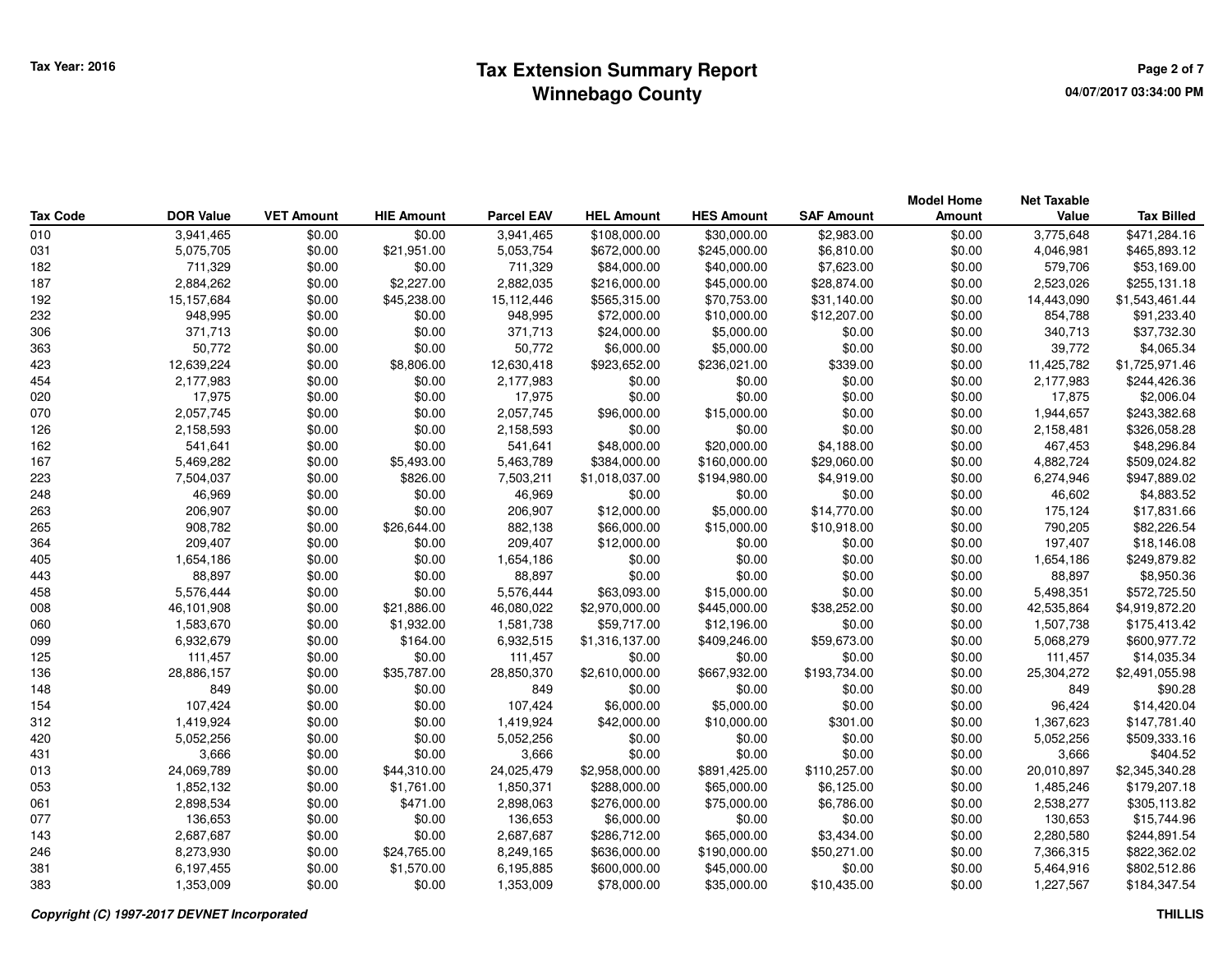|                 |                  |                   |                   |                   |                   |                   |                   | <b>Model Home</b> | <b>Net Taxable</b> |                   |
|-----------------|------------------|-------------------|-------------------|-------------------|-------------------|-------------------|-------------------|-------------------|--------------------|-------------------|
| <b>Tax Code</b> | <b>DOR Value</b> | <b>VET Amount</b> | <b>HIE Amount</b> | <b>Parcel EAV</b> | <b>HEL Amount</b> | <b>HES Amount</b> | <b>SAF Amount</b> | Amount            | Value              | <b>Tax Billed</b> |
| 403             | 313,748          | \$0.00            | \$0.00            | 313,748           | \$84,000.00       | \$5,000.00        | \$0.00            | \$0.00            | 224,748            | \$33,950.32       |
| 453             | 309,604          | \$0.00            | \$0.00            | 309,604           | \$0.00            | \$0.00            | \$0.00            | \$0.00            | 309,604            | \$40,638.98       |
| 021             | 16,238,814       | \$0.00            | \$0.00            | 16,238,814        | \$1,188,000.00    | \$546,662.00      | \$28,670.00       | \$0.00            | 14,434,475         | \$2,247,102.66    |
| 052             | 411,624          | \$0.00            | \$0.00            | 411,624           | \$48,000.00       | \$10,000.00       | \$0.00            | \$0.00            | 353,624            | \$40,416.46       |
| 058             | 1,714,641        | \$0.00            | \$316.00          | 1,714,325         | \$193,685.00      | \$70,000.00       | \$201.00          | \$0.00            | 1,442,432          | \$167,815.78      |
| 083             | 915,719          | \$0.00            | \$251.00          | 915,468           | \$247,098.00      | \$83,486.00       | \$864.00          | \$0.00            | 570,020            | \$67,504.58       |
| 109             | 26,416,908       | \$0.00            | \$20,167.00       | 26,396,741        | \$2,452,027.00    | \$175,000.00      | \$14,607.00       | \$0.00            | 23,466,437         | \$2,589,360.30    |
| 123             | 595,969          | \$0.00            | \$0.00            | 595,969           | \$0.00            | \$0.00            | \$0.00            | \$0.00            | 595,969            | \$83,146.62       |
| 142             | 3,788            | \$0.00            | \$0.00            | 3,788             | \$0.00            | \$0.00            | \$0.00            | \$0.00            | 3,788              | \$459.80          |
| 199             | 42,569,636       | \$0.00            | \$41,877.00       | 42,527,759        | \$3,516,000.00    | \$305,000.00      | \$38,467.00       | \$0.00            | 38,481,989         | \$4,145,976.16    |
| 409             | 11,125,851       | \$0.00            | \$0.00            | 11,125,851        | \$90,000.00       | \$30,000.00       | \$6,168.00        | \$0.00            | 10,979,435         | \$1,320,618.50    |
| 411             | 391              | \$0.00            | \$0.00            | 391               | \$0.00            | \$0.00            | \$0.00            | \$0.00            | 391                | \$58.26           |
| 002             | 111,852,718      | \$23,922.00       | \$79,938.00       | 111,748,858       | \$15,821,024.00   | \$4,128,423.00    | \$478,239.00      | \$0.00            | 90,929,797         | \$10,937,145.82   |
| 051             | 10,410,327       | \$0.00            | \$13,869.00       | 10,396,458        | \$1,438,679.00    | \$460,000.00      | \$53,020.00       | \$0.00            | 8,360,050          | \$972,492.78      |
| 134             | 28,592           | \$0.00            | \$0.00            | 28,592            | \$0.00            | \$0.00            | \$0.00            | \$0.00            | 28,592             | \$3,010.72        |
| 137             | 57,772,893       | \$0.00            | \$61,163.00       | 57,711,730        | \$7,828,267.00    | \$2,309,945.00    | \$417,842.00      | \$0.00            | 46,244,305         | \$5,219,972.62    |
| 140             | 54,710           | \$0.00            | \$0.00            | 54,710            | \$6,000.00        | \$0.00            | \$0.00            | \$0.00            | 48,710             | \$4,979.20        |
| 171             | 143,110          | \$0.00            | \$0.00            | 143,110           | \$18,000.00       | \$0.00            | \$0.00            | \$0.00            | 122,984            | \$14,632.54       |
| 281             | 44,919,827       | \$0.00            | \$79,695.00       | 44,840,132        | \$3,973,071.00    | \$934,268.00      | \$142,059.00      | \$0.00            | 39,521,221         | \$4,109,935.60    |
| 379             | 745,357          | \$0.00            | \$0.00            | 745,357           | \$72,681.00       | \$25,496.00       | \$12,428.00       | \$0.00            | 631,305            | \$67,572.16       |
| 406             | 363,247          | \$0.00            | \$0.00            | 363,247           | \$84,000.00       | \$0.00            | \$0.00            | \$0.00            | 279,247            | \$42,182.90       |
| 426             | 2,274,768        | \$0.00            | \$0.00            | 2,274,768         | \$0.00            | \$0.00            | \$0.00            | \$0.00            | 2,274,768          | \$263,108.86      |
| 440             | 2,531,546        | \$0.00            | \$0.00            | 2,531,546         | \$0.00            | \$0.00            | \$0.00            | \$0.00            | 2,531,546          | \$289,563.32      |
| 018             | 55,520,132       | \$0.00            | \$47,754.00       | 55,472,378        | \$7,884,932.00    | \$2,486,752.00    | \$227,647.00      | \$0.00            | 44,247,925         | \$5,435,379.22    |
| 057             | 12,689,105       | \$43,248.00       | \$14,577.00       | 12,631,280        | \$3,042,914.00    | \$801,287.00      | \$74,559.00       | \$0.00            | 8,626,767          | \$1,021,622.62    |
| 084             | 679,432          | \$0.00            | \$474.00          | 678,958           | \$120,000.00      | \$40,000.00       | \$3,741.00        | \$0.00            | 513,217            | \$57,218.14       |
| 131             | 3,396            | \$0.00            | \$0.00            | 3,396             | \$0.00            | \$0.00            | \$0.00            | \$0.00            | 3,396              | \$466.72          |
| 147             | 83,131           | \$0.00            | \$0.00            | 83,131            | \$12,000.00       | \$5,000.00        | \$617.00          | \$0.00            | 65,514             | \$8,088.78        |
| 159             | 250,602          | \$0.00            | \$1,524.00        | 249,078           | \$18,000.00       | \$10,000.00       | \$0.00            | \$0.00            | 221,078            | \$25,814.68       |
| 176             | 348,291          | \$0.00            | \$0.00            | 348,291           | \$18,000.00       | \$10,000.00       | \$5,150.00        | \$0.00            | 315,141            | \$29,216.12       |
| 308             | 646,221          | \$0.00            | \$13,598.00       | 632,623           | \$42,000.00       | \$10,000.00       | \$14,903.00       | \$0.00            | 565,672            | \$61,253.30       |
| 372             | 4,104,348        | \$0.00            | \$494.00          | 4,103,854         | \$540,000.00      | \$115,000.00      | \$0.00            | \$0.00            | 3,430,854          | \$427,591.18      |
| 378             | 45,907,010       | \$0.00            | \$19,313.00       | 45,887,697        | \$1,644,000.00    | \$372,699.00      | \$7,656.00        | \$0.00            | 43,453,511         | \$5,510,428.88    |
| 410             | 8,206,822        | \$0.00            | \$0.00            | 8,206,822         | \$6,000.00        | \$0.00            | \$0.00            | \$0.00            | 8,200,791          | \$1,238,803.48    |
| 414             | 1,180,518        | \$0.00            | \$3,938.00        | 1,176,580         | \$107,841.00      | \$25,000.00       | \$6,352.00        | \$0.00            | 1,037,387          | \$119,258.14      |
| 040             | 70,506           | \$0.00            | \$0.00            | 70,506            | \$0.00            | \$0.00            | \$0.00            | \$0.00            | 70,506             | \$8,328.40        |
| 056             | 378,289          | \$0.00            | \$0.00            | 378,289           | \$54,000.00       | \$10,000.00       | \$0.00            | \$0.00            | 314,289            | \$53,638.16       |
| 085             | 13,647,256       | \$0.00            | \$14,637.00       | 13,632,619        | \$2,244,410.00    | \$846,035.00      | \$61,711.00       | \$0.00            | 10,348,106         | \$1,563,183.08    |
| 114             | 78,367,367       | \$0.00            | \$149,484.00      | 78,217,883        | \$8,503,262.00    | \$2,442,351.00    | \$448,025.00      | \$0.00            | 66,163,125         | \$7,567,879.26    |
| 135             | 7,603,302        | \$0.00            | \$16,845.00       | 7,586,457         | \$660,000.00      | \$130,000.00      | \$10,495.00       | \$0.00            | 6,780,486          | \$734,063.10      |
| 152             | 4,278,302        | \$0.00            | \$0.00            | 4,278,302         | \$210,000.00      | \$20,000.00       | \$3,799.00        | \$0.00            | 4,042,250          | \$511,361.02      |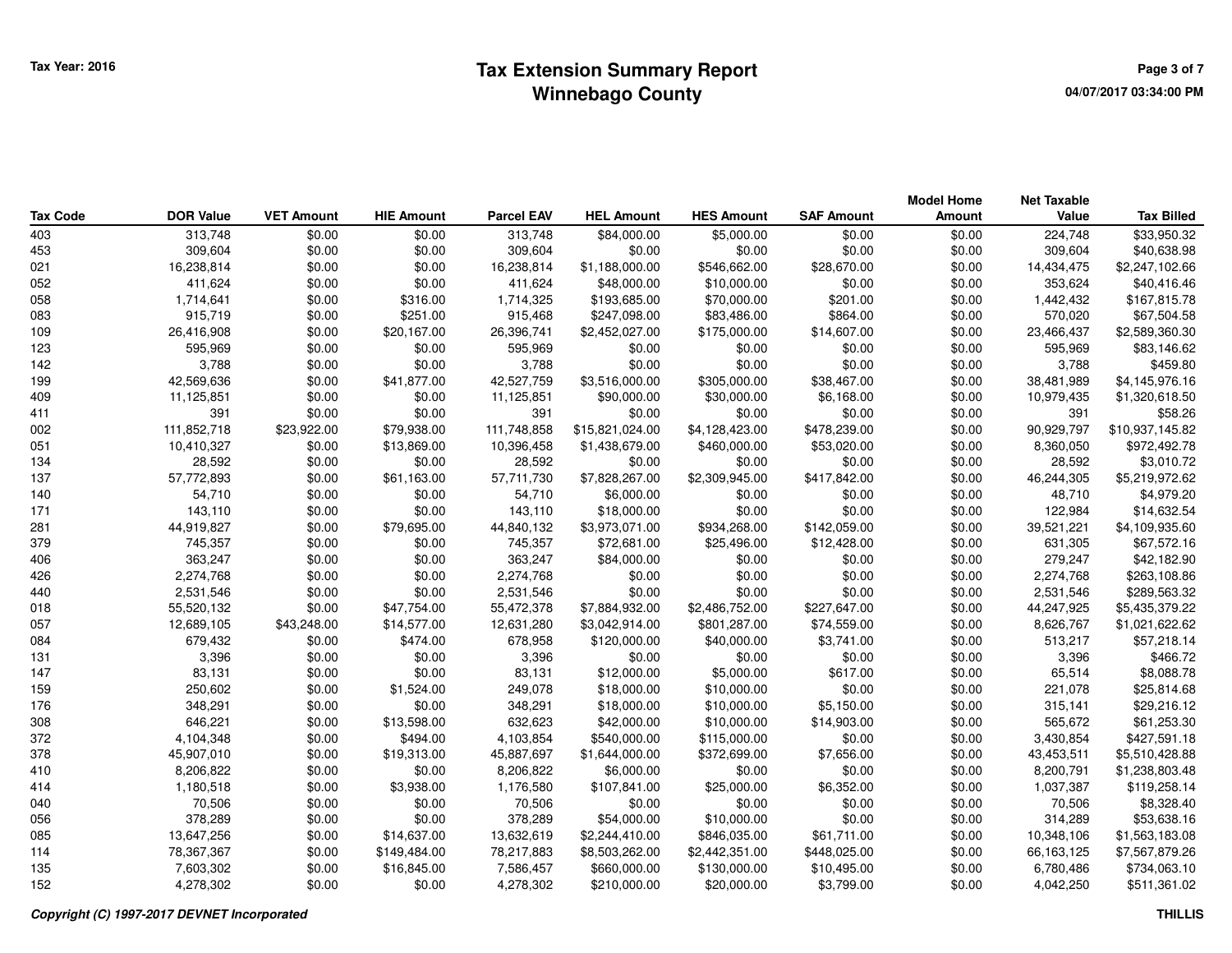|                 |                  |                   |                   |                   |                   |                   |                   | <b>Model Home</b> | <b>Net Taxable</b> |                   |
|-----------------|------------------|-------------------|-------------------|-------------------|-------------------|-------------------|-------------------|-------------------|--------------------|-------------------|
| <b>Tax Code</b> | <b>DOR Value</b> | <b>VET Amount</b> | <b>HIE Amount</b> | <b>Parcel EAV</b> | <b>HEL Amount</b> | <b>HES Amount</b> | <b>SAF Amount</b> | Amount            | Value              | <b>Tax Billed</b> |
| 177             | 12,149,912       | \$0.00            | \$12,967.00       | 12,136,945        | \$1,242,335.00    | \$259,888.00      | \$65,164.00       | \$0.00            | 10,473,725         | \$1,087,594.02    |
| 282             | 187,747          | \$0.00            | \$0.00            | 187,747           | \$30,000.00       | \$15,000.00       | \$124.00          | \$0.00            | 142,623            | \$14,672.82       |
| 433             | 1,452,006        | \$0.00            | \$0.00            | 1,452,006         | \$0.00            | \$0.00            | \$0.00            | \$0.00            | 1,452,006          | \$166,922.62      |
| 003             | 29,776,007       | \$0.00            | \$67,181.00       | 29,708,826        | \$4,367,085.00    | \$1,541,009.00    | \$120,102.00      | \$0.00            | 23,447,849         | \$2,924,654.24    |
| 048             | 1,824,740        | \$0.00            | \$4,319.00        | 1,820,421         | \$210,000.00      | \$53,756.00       | \$2,294.00        | \$0.00            | 1,548,371          | \$233,895.84      |
| 071             | 10,966,736       | \$0.00            | \$53,632.00       | 10,913,104        | \$1,188,000.00    | \$265,000.00      | \$26,777.00       | \$0.00            | 9,333,135          | \$1,060,880.14    |
| 133             | 108,788,357      | \$54,138.00       | \$48,559.00       | 108,685,660       | \$8,267,644.00    | \$1,460,000.00    | \$332,300.00      | \$0.00            | 98,128,148         | \$11,280,820.74   |
| 163             | 1,941,902        | \$0.00            | \$3,372.00        | 1,938,530         | \$186,000.00      | \$75,000.00       | \$4,421.00        | \$0.00            | 1,673,108          | \$188,857.24      |
| 193             | 8,586,323        | \$0.00            | \$20,943.00       | 8,565,380         | \$762,000.00      | \$235,000.00      | \$78,945.00       | \$0.00            | 7,485,080          | \$720,829.52      |
| 268             | 3,563,284        | \$0.00            | \$34,279.00       | 3,529,005         | \$264,000.00      | \$100,000.00      | \$34,901.00       | \$0.00            | 3,123,397          | \$320,807.82      |
| 417             | 1,801,491        | \$0.00            | \$0.00            | 1,801,491         | \$0.00            | \$0.00            | \$0.00            | \$0.00            | 1,801,491          | \$272,131.44      |
| 001             | 1,345,448,080    | \$66,753.00       | \$914,820.00      | 1,344,466,507     | \$175,397,355.00  | \$51,226,023.00   | \$2,736,438.00    | \$0.00            | 1,107,729,509      | \$167,332,735.84  |
| 050             | 7,768,932        | \$0.00            | \$16,438.00       | 7,752,494         | \$1,424,096.00    | \$436,014.00      | \$34,564.00       | \$0.00            | 5,799,702          | \$686,733.32      |
| 110             | 30,437,410       | \$0.00            | \$17,678.00       | 30,419,732        | \$2,919,633.00    | \$851,246.00      | \$121,392.00      | \$0.00            | 26,286,424         | \$3,061,424.76    |
| 234             | 343,352          | \$0.00            | \$0.00            | 343,352           | \$30,000.00       | \$10,000.00       | \$7,971.00        | \$0.00            | 255,993            | \$28,961.08       |
| 305             | 270,068          | \$0.00            | \$0.00            | 270,068           | \$12,000.00       | \$10,000.00       | \$0.00            | \$0.00            | 248,068            | \$27,086.82       |
| 315             | 61,570           | \$0.00            | \$0.00            | 61,570            | \$0.00            | \$0.00            | \$0.00            | \$0.00            | 61,570             | \$8,263.64        |
| 400             | 40,501           | \$0.00            | \$0.00            | 40,501            | \$0.00            | \$0.00            | \$0.00            | \$0.00            | 40,501             | \$6,118.06        |
| 418             | 6,191,715        | \$0.00            | \$5,259.00        | 6,186,456         | \$481,300.00      | \$111,548.00      | \$1,469.00        | \$0.00            | 5,510,507          | \$832,414.46      |
| 425             | 57,841           | \$0.00            | \$0.00            | 57,841            | \$0.00            | \$0.00            | \$0.00            | \$0.00            | 57,841             | \$6,233.06        |
| 456             | 4,243,531        | \$0.00            | \$0.00            | 4,243,531         | \$12,000.00       | \$0.00            | \$0.00            | \$0.00            | 4,231,531          | \$508,973.12      |
| 108             | 21,727           | \$0.00            | \$0.00            | 21,727            | \$0.00            | \$0.00            | \$0.00            | \$0.00            | 21,721             | \$2,351.58        |
| 160             | 722,327          | \$0.00            | \$0.00            | 722,327           | \$102,000.00      | \$40,000.00       | \$11,016.00       | \$0.00            | 569,311            | \$63,718.50       |
| 169             | 8,492,998        | \$0.00            | \$18,740.00       | 8,474,258         | \$852,000.00      | \$325,000.00      | \$48,807.00       | \$0.00            | 7,181,015          | \$778,099.80      |
| 170             | 96,884           | \$0.00            | \$0.00            | 96,884            | \$0.00            | \$0.00            | \$0.00            | \$0.00            | 96,856             | \$10,405.72       |
| 172             | 251,999          | \$0.00            | \$0.00            | 251,999           | \$24,000.00       | \$0.00            | \$0.00            | \$0.00            | 223,298            | \$33,612.40       |
| 196             | 7,645            | \$0.00            | \$0.00            | 7,645             | \$0.00            | \$0.00            | \$0.00            | \$0.00            | 7,645              | \$717.10          |
| 201             | 17,630,553       | \$0.00            | \$7,453.00        | 17,623,100        | \$1,674,000.00    | \$141,466.00      | \$18,043.00       | \$0.00            | 15,704,925         | \$1,543,261.98    |
| 220             | 36,773,862       | \$0.00            | \$7,125.00        | 36,766,737        | \$2,662,315.00    | \$1,024,857.00    | \$257,336.00      | \$0.00            | 32,407,747         | \$3,608,802.32    |
| 229             | 1,952,375        | \$0.00            | \$3,891.00        | 1,948,484         | \$288,000.00      | \$25,000.00       | \$0.00            | \$0.00            | 1,625,958          | \$188,640.64      |
| 230             | 21,693,812       | \$0.00            | \$21,889.00       | 21,671,923        | \$1,792,298.00    | \$675,000.00      | \$95,314.00       | \$0.00            | 19,027,333         | \$2,144,232.24    |
| 366             | 772,052          | \$0.00            | \$0.00            | 772,052           | \$90,000.00       | \$30,000.00       | \$36,144.00       | \$0.00            | 615,908            | \$69,769.56       |
| 391             | 1,172,942        | \$0.00            | \$0.00            | 1,172,942         | \$84,000.00       | \$5,000.00        | \$0.00            | \$0.00            | 1,083,942          | \$163,739.40      |
| 427             | 12,311           | \$0.00            | \$0.00            | 12,311            | \$0.00            | \$0.00            | \$0.00            | \$0.00            | 12,311             | \$1,381.62        |
| 441             | 439,101          | \$0.00            | \$0.00            | 439,101           | \$42,000.00       | \$5,000.00        | \$0.00            | \$0.00            | 390,036            | \$43,296.08       |
| 006             | 138, 141, 611    | \$43,297.00       | \$55,742.00       | 138,042,572       | \$13,398,298.00   | \$2,788,808.00    | \$595,027.00      | \$0.00            | 120,859,512        | \$14,373,232.82   |
| 047             | 532,381          | \$0.00            | \$0.00            | 532,381           | \$150,000.00      | \$15,000.00       | \$0.00            | \$0.00            | 365,381            | \$55,194.18       |
| 095             | 4,639,840        | \$0.00            | \$11,134.00       | 4,628,706         | \$426,000.00      | \$165,000.00      | \$25,114.00       | \$0.00            | 3,966,790          | \$440,334.20      |
| 116             | 27,154           | \$0.00            | \$0.00            | 27,154            | \$6,000.00        | \$0.00            | \$0.00            | \$0.00            | 21,154             | \$2,932.58        |
| 120             | 4,060,875        | \$0.00            | \$7,384.00        | 4,053,491         | \$558,000.00      | \$137,671.00      | \$56,280.00       | \$0.00            | 3,297,531          | \$377,178.90      |
| 150             | 106,172          | \$0.00            | \$0.00            | 106.172           | \$0.00            | \$0.00            | \$0.00            | \$0.00            | 106.172            | \$12,411.18       |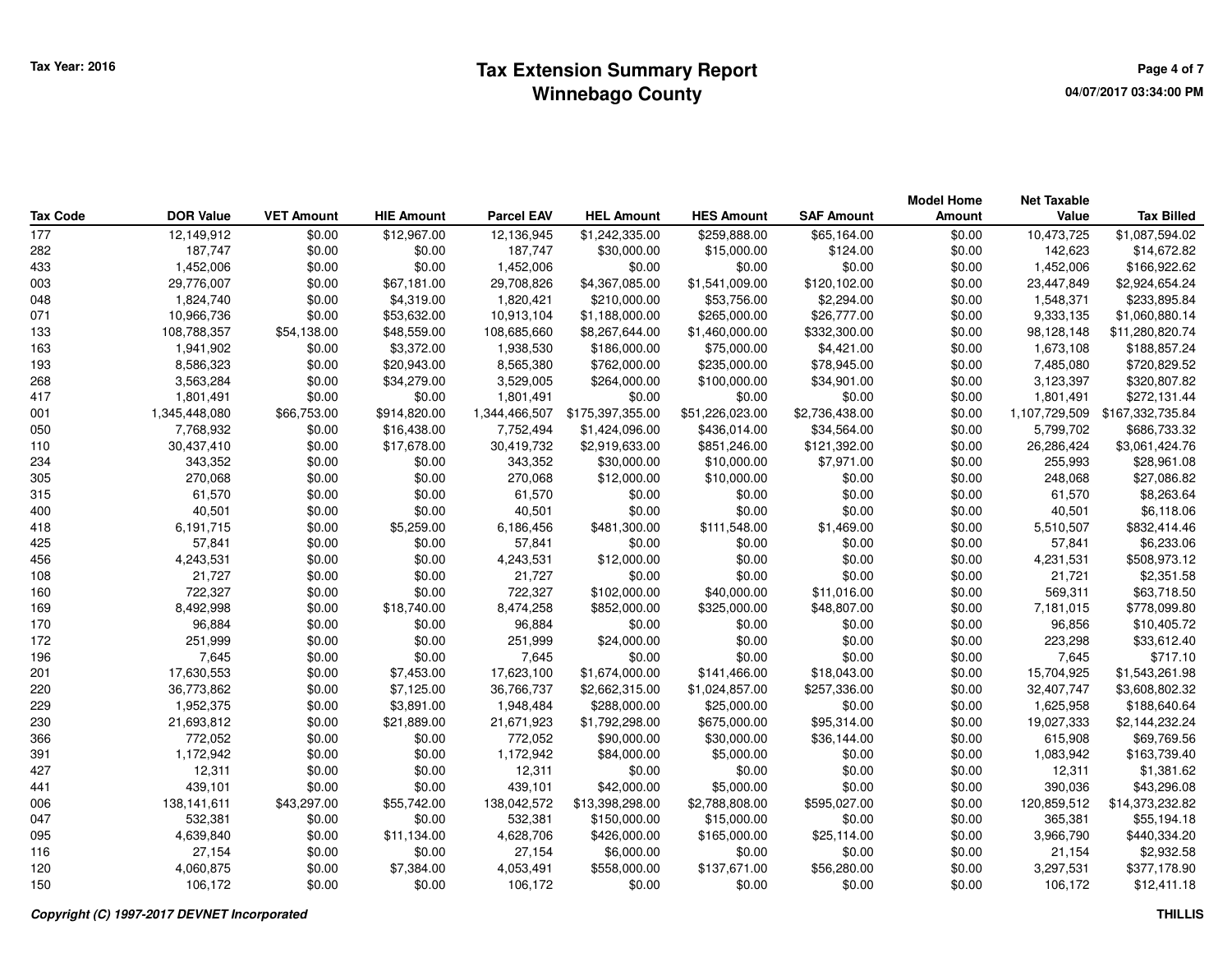|                 |                  |                   |                   |                   |                   |                   |                   | <b>Model Home</b> | Net Taxable |                   |
|-----------------|------------------|-------------------|-------------------|-------------------|-------------------|-------------------|-------------------|-------------------|-------------|-------------------|
| <b>Tax Code</b> | <b>DOR Value</b> | <b>VET Amount</b> | <b>HIE Amount</b> | <b>Parcel EAV</b> | <b>HEL Amount</b> | <b>HES Amount</b> | <b>SAF Amount</b> | <b>Amount</b>     | Value       | <b>Tax Billed</b> |
| 205             | 123,162          | \$0.00            | \$0.00            | 123,162           | \$6,000.00        | \$0.00            | \$0.00            | \$0.00            | 117,162     | \$12,313.02       |
| 212             | 79               | \$0.00            | \$0.00            | 79                | \$0.00            | \$0.00            | \$0.00            | \$0.00            | $\mathbf 0$ | \$0.00            |
| 326             | 48,627,995       | \$0.00            | \$113,306.00      | 48,514,689        | \$3,942,000.00    | \$924,630.00      | \$208,887.00      | \$0.00            | 43,201,281  | \$4,530,436.80    |
| 343             | 558,472          | \$0.00            | \$0.00            | 558,472           | \$48,000.00       | \$15,000.00       | \$525.00          | \$0.00            | 494,017     | \$61,275.48       |
| 402             | 1,561,047        | \$0.00            | \$0.00            | 1,561,047         | \$0.00            | \$0.00            | \$0.00            | \$0.00            | 1,561,047   | \$157,373.90      |
| 422             | 9,370,588        | \$0.00            | \$376.00          | 9,370,212         | \$271,383.00      | \$39,056.00       | \$3,946.00        | \$0.00            | 9,048,739   | \$1,366,895.22    |
| 438             | 516,955          | \$0.00            | \$0.00            | 516,955           | \$0.00            | \$0.00            | \$0.00            | \$0.00            | 516,955     | \$57,384.62       |
| 457             | 2,163,700        | \$0.00            | \$0.00            | 2,163,700         | \$19,000.00       | \$5,000.00        | \$696.00          | \$0.00            | 2,139,004   | \$222,114.50      |
| 046             | 30,245           | \$0.00            | \$0.00            | 30,245            | \$0.00            | \$0.00            | \$0.00            | \$0.00            | 30,245      | \$4,489.72        |
| 073             | 36,560           | \$0.00            | \$0.00            | 36,560            | \$6,000.00        | \$0.00            | \$0.00            | \$0.00            | 30,560      | \$3,493.26        |
| 093             | 1,330,712        | \$0.00            | \$0.00            | 1,330,712         | \$144,000.00      | \$40,000.00       | \$6,123.00        | \$0.00            | 1,140,418   | \$101,857.84      |
| 111             | 9,356,456        | \$0.00            | \$0.00            | 9,356,456         | \$836,784.00      | \$340,000.00      | \$62,671.00       | \$0.00            | 8,057,684   | \$906,417.78      |
| 139             | 9,416,677        | \$0.00            | \$8,960.00        | 9,407,717         | \$1,500,000.00    | \$497,616.00      | \$137,479.00      | \$0.00            | 7,248,622   | \$796,190.02      |
| 188             | 613,780          | \$0.00            | \$0.00            | 613,780           | \$54,000.00       | \$5,000.00        | \$0.00            | \$0.00            | 552,994     | \$56,609.52       |
| 191             | 13,523,268       | \$0.00            | \$67,259.00       | 13,456,009        | \$1,543,459.00    | \$406,083.00      | \$158,317.00      | \$0.00            | 11,175,314  | \$1,118,573.22    |
| 198             | 5,354,152        | \$0.00            | \$6,775.00        | 5,347,377         | \$318,000.00      | \$40,000.00       | \$1,924.00        | \$0.00            | 4,985,453   | \$526,743.42      |
| 210             | 7,386,863        | \$0.00            | \$55,754.00       | 7,331,109         | \$528,000.00      | \$125,000.00      | \$35,437.00       | \$0.00            | 6,548,052   | \$614,941.50      |
| 211             | 17,296,677       | \$0.00            | \$63,931.00       | 17,232,746        | \$1,451,973.00    | \$455,000.00      | \$277,463.00      | \$0.00            | 15,024,346  | \$1,415,312.22    |
| 267             | 1,344,900        | \$0.00            | \$16,339.00       | 1,328,561         | \$96,000.00       | \$40,000.00       | \$19,563.00       | \$0.00            | 1,167,923   | \$118,656.52      |
| 314             | 4,678,309        | \$0.00            | \$0.00            | 4,678,309         | \$395,605.00      | \$95,000.00       | \$50,197.00       | \$0.00            | 4,069,521   | \$444,567.46      |
| 359             | 3,365            | \$0.00            | \$0.00            | 3,365             | \$0.00            | \$0.00            | \$0.00            | \$0.00            | 3,365       | \$1,017.96        |
| 361             | 3,166            | \$0.00            | \$0.00            | 3,166             | \$0.00            | \$0.00            | \$0.00            | \$0.00            | 3,166       | \$443.52          |
| 362             | 893,597          | \$0.00            | \$3,426.00        | 890,171           | \$78,000.00       | \$30,000.00       | \$0.00            | \$0.00            | 782,171     | \$70,483.92       |
| 435             | 7,872,372        | \$0.00            | \$0.00            | 7,872,372         | \$0.00            | \$0.00            | \$0.00            | \$0.00            | 7,871,702   | \$904,931.10      |
| 016             | 4,167            | \$0.00            | \$0.00            | 4,167             | \$0.00            | \$0.00            | \$0.00            | \$0.00            | 4,167       | \$469.46          |
| 017             | 22,738,629       | \$0.00            | \$37,034.00       | 22,701,595        | \$2,460,000.00    | \$624,493.00      | \$28,306.00       | \$0.00            | 19,402,477  | \$2,460,469.28    |
| 104             | 2,367,495        | \$0.00            | \$0.00            | 2,367,495         | \$331,542.00      | \$90,000.00       | \$15,017.00       | \$0.00            | 1,926,936   | \$218,844.44      |
| 117             | 11,249,766       | \$0.00            | \$0.00            | 11,249,766        | \$0.00            | \$0.00            | \$0.00            | \$0.00            | 11,249,766  | \$1,699,378.80    |
| 119             | 14,398,541       | \$0.00            | \$20,767.00       | 14,377,774        | \$1,620,000.00    | \$488,890.00      | \$143,051.00      | \$0.00            | 11,974,341  | \$1,394,581.56    |
| 127             | 112,976,445      | \$25,339.00       | \$32,284.00       | 112,918,822       | \$9,338,391.00    | \$1,473,797.00    | \$97,588.00       | \$0.00            | 101,712,105 | \$15,486,188.52   |
| 144             | 128,199,224      | \$0.00            | \$158,369.00      | 128,040,855       | \$20,511,615.00   | \$4,461,904.00    | \$1,499,796.00    | \$0.00            | 100,429,167 | \$11,240,256.62   |
| 156             | 19,767,463       | \$0.00            | \$2,890.00        | 19,764,573        | \$2,358,000.00    | \$833,699.00      | \$91,545.00       | \$0.00            | 16,282,047  | \$1,715,365.32    |
| 189             | 72,799,911       | \$0.00            | \$88,507.00       | 72,711,404        | \$4,017,000.00    | \$816,480.00      | \$202,458.00      | \$0.00            | 67,243,181  | \$7,242,028.52    |
| 262             | 198,038          | \$0.00            | \$0.00            | 198,038           | \$18,000.00       | \$10,000.00       | \$0.00            | \$0.00            | 170,038     | \$17,362.08       |
| 286             | 31,509,452       | \$0.00            | \$88,408.00       | 31,421,044        | \$3,957,359.00    | \$1,027,507.00    | \$239,816.00      | \$0.00            | 25,957,037  | \$2,797,187.04    |
| 444             | 67,171           | \$0.00            | \$0.00            | 67,171            | \$0.00            | \$0.00            | \$0.00            | \$0.00            | 67,107      | \$7,670.90        |
| 014             | 2,621,141        | \$0.00            | \$0.00            | 2,621,141         | \$141,299.00      | \$12,789.00       | \$0.00            | \$0.00            | 2,454,142   | \$370,720.78      |
| 044             | 8,544            | \$0.00            | \$0.00            | 8,544             | \$0.00            | \$0.00            | \$0.00            | \$0.00            | 8,544       | \$970.46          |
| 066             | 14,241,840       | \$0.00            | \$25,682.00       | 14,216,158        | \$2,329,955.00    | \$605,679.00      | \$171,185.00      | \$0.00            | 11,010,548  | \$1,296,870.70    |
| 078             | 320,262          | \$0.00            | \$0.00            | 320,262           | \$42,000.00       | \$0.00            | \$0.00            | \$0.00            | 278,262     | \$30,972.28       |
| 091             | 9,426,428        | \$0.00            | \$24,956.00       | 9,401,472         | \$903,000.00      | \$235,000.00      | \$25,972.00       | \$0.00            | 8,153,618   | \$719,443.80      |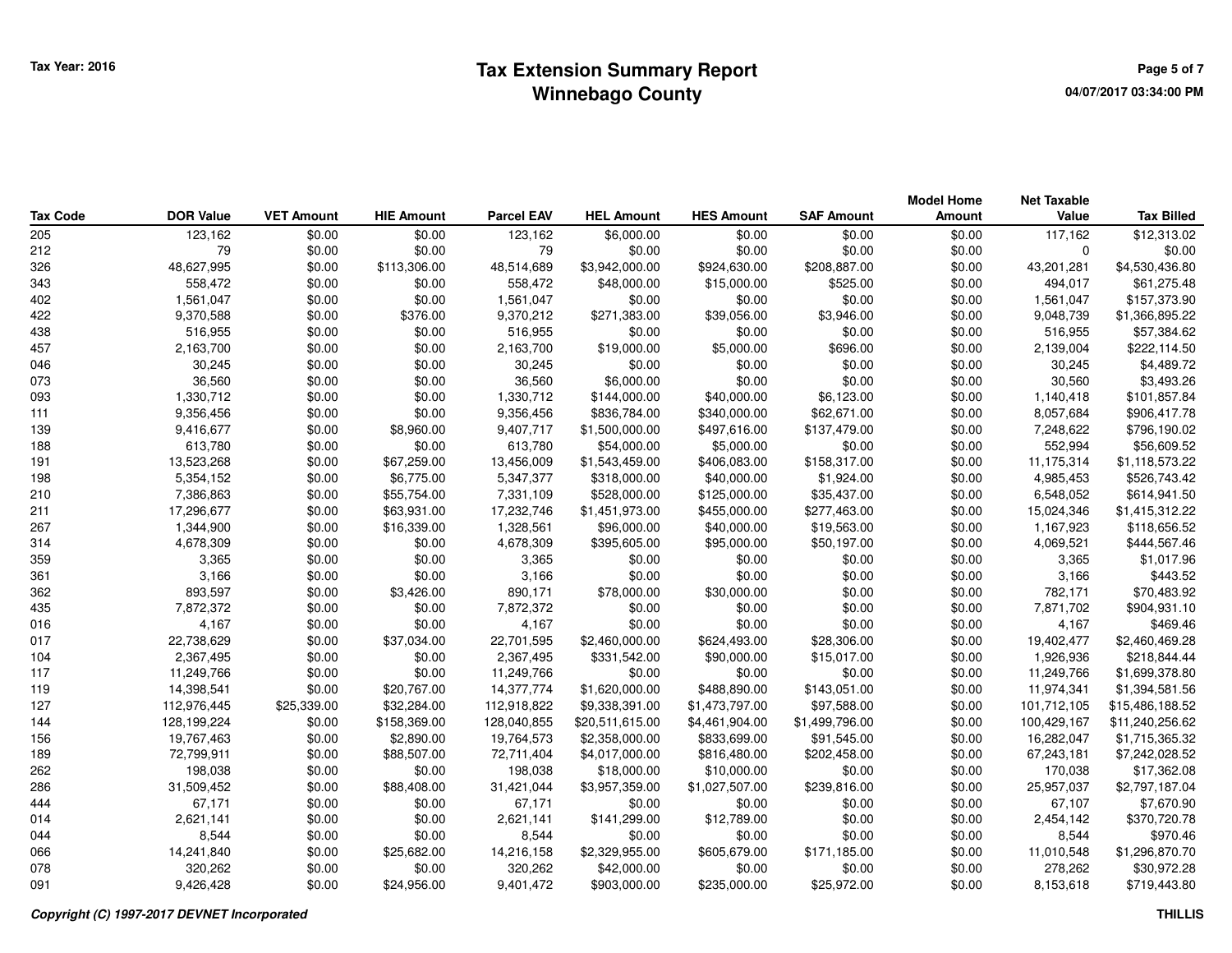## **Tax Extension Summary Report CONSCRUPER ASSESSMENT ASSESSMENT RAGE 6 OF 7 Page 6 of 7 Winnebago County**

|                 |                  |                   |                   |                   |                   |                   |                   | <b>Model Home</b> | <b>Net Taxable</b> |                   |
|-----------------|------------------|-------------------|-------------------|-------------------|-------------------|-------------------|-------------------|-------------------|--------------------|-------------------|
| <b>Tax Code</b> | <b>DOR Value</b> | <b>VET Amount</b> | <b>HIE Amount</b> | <b>Parcel EAV</b> | <b>HEL Amount</b> | <b>HES Amount</b> | <b>SAF Amount</b> | Amount            | Value              | <b>Tax Billed</b> |
| 112             | 2,510,203        | \$0.00            | \$1,028.00        | 2,509,175         | \$378,000.00      | \$65,000.00       | \$5,644.00        | \$0.00            | 2,049,845          | \$288,436.06      |
| 113             | 11,120,992       | \$0.00            | \$7,480.00        | 11,113,512        | \$1,710,000.00    | \$647,630.00      | \$102,197.00      | \$0.00            | 8,632,685          | \$1,105,054.38    |
| 197             | 109,549,977      | \$129,264.00      | \$237,658.00      | 109,183,055       | \$10,508,363.00   | \$2,732,904.00    | \$700,754.00      | \$0.00            | 94,668,863         | \$9,543,863.24    |
| 200             | 1,805,982        | \$0.00            | \$0.00            | 1,805,982         | \$144,000.00      | \$20,000.00       | \$0.00            | \$0.00            | 1,641,982          | \$171,894.30      |
| 247             | 6,897,900        | \$0.00            | \$9,657.00        | 6,888,243         | \$678,000.00      | \$180,000.00      | \$84,438.00       | \$0.00            | 5,874,679          | \$544,507.52      |
| 313             | 1,506,849        | \$0.00            | \$0.00            | 1,506,849         | \$54,000.00       | \$20,000.00       | \$333.00          | \$0.00            | 1,432,516          | \$160,092.48      |
| 382             | 154,677          | \$0.00            | \$0.00            | 154,677           | \$12,000.00       | \$0.00            | \$0.00            | \$0.00            | 142,677            | \$20,654.80       |
| 007             | 3,748,602        | \$0.00            | \$0.00            | 3,748,602         | \$282,000.00      | \$70,000.00       | \$9,602.00        | \$0.00            | 3,384,146          | \$395,414.46      |
| 026             | 29,318,089       | \$0.00            | \$16,076.00       | 29,302,013        | \$3,360,000.00    | \$541,397.00      | \$30,773.00       | \$0.00            | 25,193,877         | \$2,879,866.18    |
| 069             | 7,048,365        | \$0.00            | \$3,377.00        | 7,044,988         | \$774,000.00      | \$140,000.00      | \$17,781.00       | \$0.00            | 6,054,105          | \$700,763.54      |
| 076             | 1,060,980        | \$0.00            | \$0.00            | 1,060,980         | \$48,000.00       | \$5,000.00        | \$0.00            | \$0.00            | 1,007,980          | \$122,690.96      |
| 178             | 18,895           | \$0.00            | \$0.00            | 18,895            | \$0.00            | \$0.00            | \$0.00            | \$0.00            | 18,895             | \$1,757.94        |
| 190             | 41,446,406       | \$19,436.00       | \$51,294.00       | 41,375,676        | \$5,386,701.00    | \$1,067,229.00    | \$278,589.00      | \$0.00            | 34,450,693         | \$3,588,495.78    |
| 206             | 21,095,500       | \$0.00            | \$22,238.00       | 21,073,262        | \$2,418,000.00    | \$140,000.00      | \$26,567.00       | \$0.00            | 18,473,891         | \$1,979,959.40    |
| 228             | 1,630,765        | \$0.00            | \$1,023.00        | 1,629,742         | \$72,000.00       | \$14,964.00       | \$10,084.00       | \$0.00            | 1,507,772          | \$175,592.60      |
| 266             | 6,187,030        | \$0.00            | \$32,933.00       | 6,154,097         | \$559,213.00      | \$95,000.00       | \$4,724.00        | \$0.00            | 5,485,263          | \$576,896.98      |
| 311             | 3,850,650        | \$0.00            | \$6,574.00        | 3,844,076         | \$282,000.00      | \$105,000.00      | \$10,410.00       | \$0.00            | 3,446,609          | \$381,760.78      |
| 324             | 1,944,308        | \$0.00            | \$0.00            | 1,944,308         | \$198,000.00      | \$45,000.00       | \$19,194.00       | \$0.00            | 1,633,557          | \$171,308.16      |
| 439             | 437,249          | \$0.00            | \$0.00            | 437,249           | \$0.00            | \$0.00            | \$0.00            | \$0.00            | 437,249            | \$49,490.48       |
| 442             | 10,604,628       | \$0.00            | \$0.00            | 10,604,628        | \$0.00            | \$0.00            | \$0.00            | \$0.00            | 10,604,628         | \$1,261,155.42    |
| 068             | 1,406,734        | \$0.00            | \$0.00            | 1,406,734         | \$0.00            | \$0.00            | \$0.00            | \$0.00            | 1,405,982          | \$153,177.54      |
| 096             | 8,803,529        | \$0.00            | \$5,480.00        | 8,798,049         | \$1,450,307.00    | \$490,000.00      | \$59,020.00       | \$0.00            | 6,773,722          | \$830,114.24      |
| 124             | 7,673,380        | \$0.00            | \$14,416.00       | 7,658,964         | \$918,000.00      | \$240,000.00      | \$12,293.00       | \$0.00            | 6,351,139          | \$812,997.44      |
| 149             | 34,063,018       | \$0.00            | \$19,968.00       | 34,043,050        | \$3,858,000.00    | \$581,342.00      | \$135,530.00      | \$0.00            | 29,044,543         | \$3,469,548.40    |
| 153             | 762,028          | \$0.00            | \$0.00            | 762,028           | \$0.00            | \$0.00            | \$0.00            | \$0.00            | 762,028            | \$87,602.78       |
| 161             | 113,655          | \$0.00            | \$0.00            | 113,655           | \$12,000.00       | \$5,000.00        | \$0.00            | \$0.00            | 96,655             | \$8,816.50        |
| 181             | 146,675,397      | \$0.00            | \$308,502.00      | 146,366,895       | \$12,463,923.00   | \$2,776,370.00    | \$739,985.00      | \$0.00            | 129,390,825        | \$12,814,749.78   |
| 194             | 3,157,320        | \$0.00            | \$0.00            | 3,157,320         | \$348,000.00      | \$100,000.00      | \$11,323.00       | \$0.00            | 2,695,497          | \$289,240.72      |
| 202             | 46,973,110       | \$0.00            | \$158,457.00      | 46,814,653        | \$4,458,000.00    | \$1,292,767.00    | \$590,932.00      | \$0.00            | 40,071,520         | \$3,774,581.58    |
| 327             | 40,550           | \$0.00            | \$0.00            | 40,550            | \$0.00            | \$0.00            | \$0.00            | \$0.00            | 40,550             | \$5,442.44        |
| 365             | 10,932,953       | \$0.00            | \$11,461.00       | 10,921,492        | \$790,619.00      | \$153,479.00      | \$8,556.00        | \$0.00            | 9,866,414          | \$1,089,618.28    |
| 385             | 840,171          | \$0.00            | \$3,152.00        | 837,019           | \$78,285.00       | \$15,000.00       | \$0.00            | \$0.00            | 743,734            | \$89,737.60       |
| 404             | 1,886,628        | \$0.00            | \$0.00            | 1,886,628         | \$170,518.00      | \$15,000.00       | \$0.00            | \$0.00            | 1,699,109          | \$256,666.34      |
| 416             | 8,885,846        | \$0.00            | \$652.00          | 8,885,194         | \$542,026.00      | \$105,000.00      | \$26,000.00       | \$0.00            | 8,208,168          | \$918,675.70      |
| 432             | 2,426            | \$0.00            | \$0.00            | 2,426             | \$0.00            | \$0.00            | \$0.00            | \$0.00            | 2,426              | \$262.66          |
| 452             | 26,792           | \$0.00            | \$0.00            | 26,792            | \$0.00            | \$0.00            | \$0.00            | \$0.00            | 26,792             | \$2,974.06        |
| 459             | 11,080           | \$0.00            | \$0.00            | 11,080            | \$0.00            | \$0.00            | \$0.00            | \$0.00            | 11,080             | \$1,830.90        |
| 062             | 7,834,973        | \$0.00            | \$2,742.00        | 7,832,231         | \$1,279,083.00    | \$415,921.00      | \$93,124.00       | \$0.00            | 5,992,773          | \$709,689.82      |
| 064             | 14,527,732       | \$0.00            | \$45,578.00       | 14,482,154        | \$1,879,200.00    | \$557,910.00      | \$41,984.00       | \$0.00            | 11,848,459         | \$1,370,893.82    |
| 129             | 15,345,578       | \$0.00            | \$6,957.00        | 15,338,621        | \$2,328,486.00    | \$855,000.00      | \$119,667.00      | \$0.00            | 11,918,909         | \$1,500,902.50    |
| 130             | 4,203,693        | \$0.00            | \$0.00            | 4.203.693         | \$234,000.00      | \$67,808,00       | \$20,201.00       | \$0.00            | 3.881.684          | \$445,769.02      |